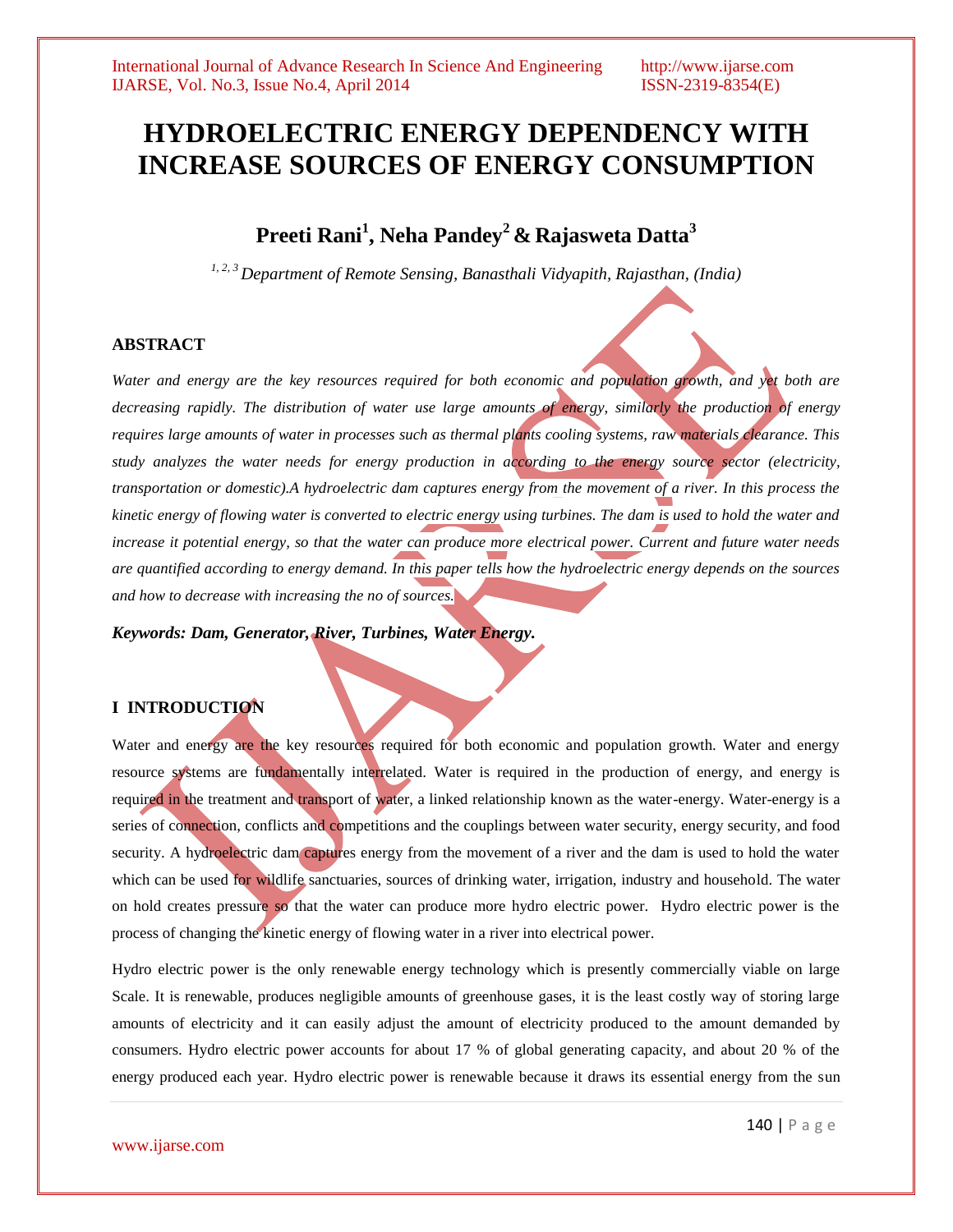which drives the hydrological cycle which, in turn, provides a continuous renewable supply of water. Hydro electric power represents more than 92 percent of all renewable energy generated, and continues to stand as one of the most viable sources of new generation into the future. It also provides an option to store energy, to optimize electricity generation. This article provides a detailed review of different studies on hydro electric power of Jawahar Dam over the years (1993-2012).

# **II STUDY AREA AND DATA**



**Fig.1 Showing Study Area**

Jawahar Sagar Dam is a [dam](http://en.wikipedia.org/wiki/Dam) across the [Chambal River](http://en.wikipedia.org/wiki/Chambal_River) shown in figure1. It is situated 24 kilometres south-west of [Kota, Rajasthan,](http://en.wikipedia.org/wiki/Kota,_Rajasthan) [India.](http://en.wikipedia.org/wiki/India) Jawahar Sagar hydro power station is the third stage in the project of "Chambal valley development scheme" it has produced a total power of 60 MW from the three unit of 33 MW each. Jawahar Sagar dam has a height of 45 metres and is spread over 393 metres. It has catchment of 27,195 km<sup>2</sup> and provides relief to the people during times of severe water storage. In present study, having a data from 1993 to 2012 which include generation data, auxiliary consumption data, average discharged data /month, which are grouped into class intervals of 5 years.

# **III METHODOLOGY**

Hydro electric power dependency has increased with recent years, as it is a pollution free and renewable source of energy. Hydro electric power is transmitted at 220KV & 132KV feeders & 220/132KV Transformers at 220KV GSS Sakatpura Kota. The hydro electricity generated depends on the water collected by annual rainfall and water discharged from Rana Pratap Sagar power station, which is utilized for the generation of electricity. The source of consumption increases with increase population, industrial growth and gradual urbanization of the area. The major sources of electricity sink are industry, house hold, agriculture, commercial purpose, in short overall development of an area is dependent on the electricity. Our study is to show how the load factor on the hydroelectric dam increases in gradual years. The annual rainfall of the area is 880mm and the total collection of water is from Rana Sagar dam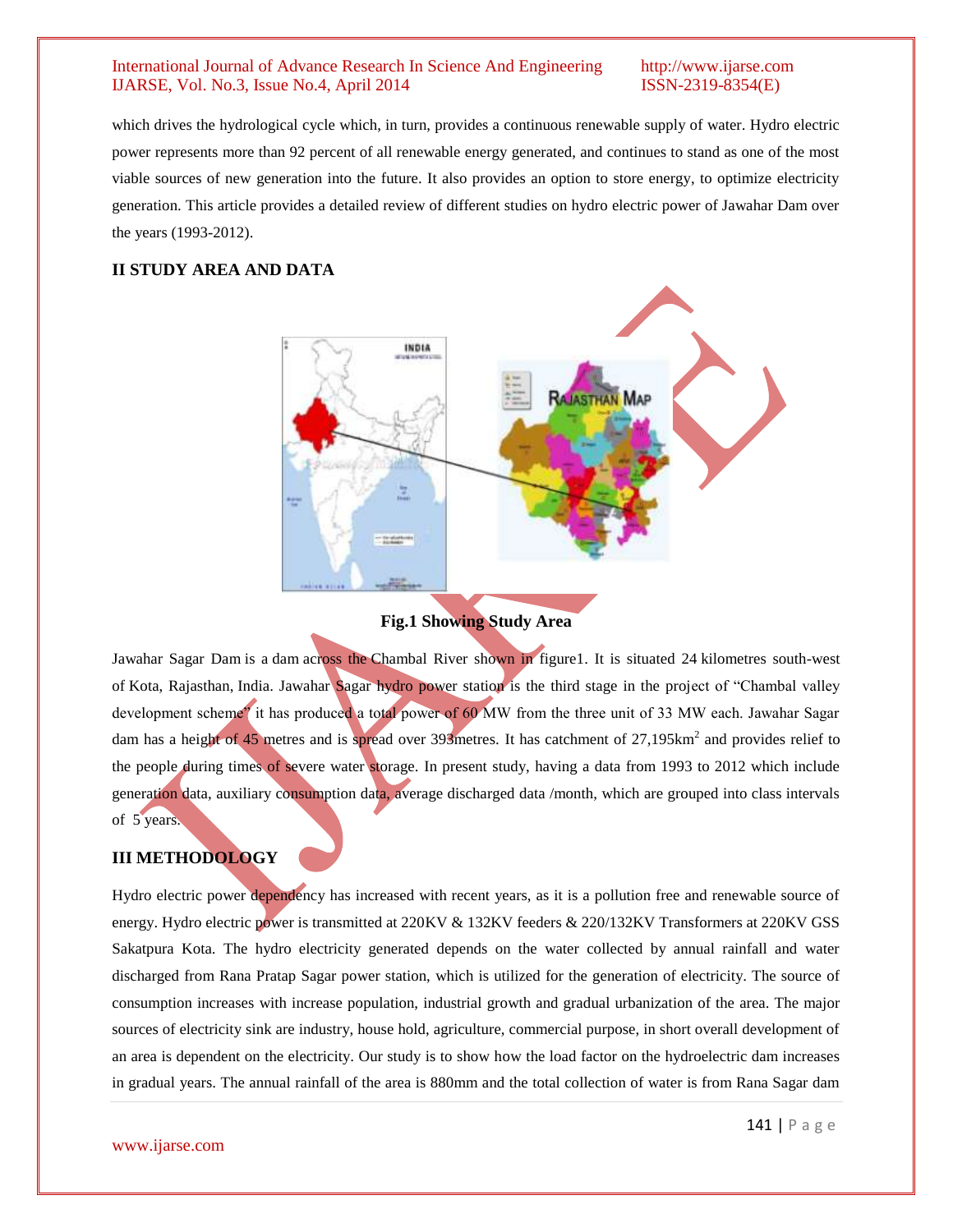discharge and form the annual rainfall in that area. The annual power electricity generated by the dam gradually increased with the increase in demand of electricity. The total power generated by the dam is proportional to the amount of water that is collected by the dam and is discharged The figure2 show the total discharge of water in MCFT for the given years and the total amount of hydroelectricity generated in LU. Such that for discharge

 $1$  MCFT = 11.57 Cusecs.

Cusec = cubic feet per sec =  $28.317$  litres per sec

And for electricity

1 MWH = 1000000 WH

 $= 106$  WH  $= 103$  X 103 WH

 $=103$  KWH  $= 103$  U  $= 0.01$  LU

Hydroelectric power is produced as water passes through a dam, and into a river below. The more water that passes through a dam, the more energy is produced. Electricity is produced by a device called a turbine. Turbines contain metal coils surrounded by magnets. When the magnets spin over the metal coils, electricity is produced. Turbines are located inside dams. The falling water spins the magnets. The ability of the hydroelectric plant to generate power is determined by the mechanical energy of the water, the flow of the river, and the efficiency of the dam, which can be simplified by the following equation:

Power = (Height of Dam) x (River Flow) x (Efficiency).



**Fig.2 Graph Showing Discharge of Water during Years in MCFT.**

# **3.1 Importance of Hydroelectric Energy**

The hydropower currently provides about 20% of the world's electricity supply and more than 40% of the electricity used in developing countries. The hydroelectricity energy is mainly important because it is pollution free and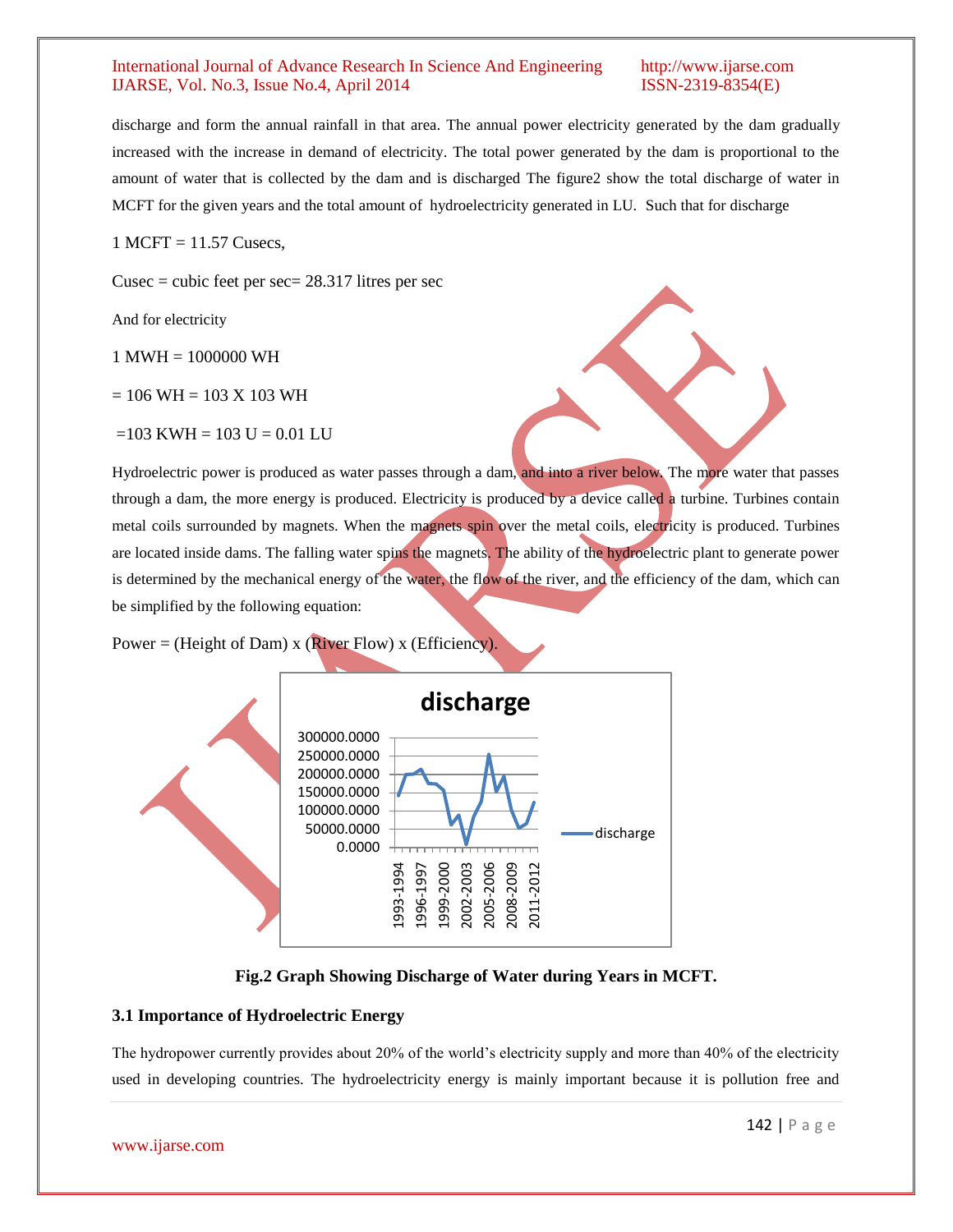renewable source of energy. it is also a easy energy source as the dam produce electricity as well as controls the water usage of a area. it is a flexible source of electricity since plants can be ramped up and down very quickly to adapt to changing energy demands. The major advantage of hydroelectricity is elimination of the cost of fuel. The cost of operating a hydroelectric plant is nearly immune to increases in the cost of fossil fuel such as oil, natural or coal, and no imports are needed. Dedicated hydroelectric projects are often built to provide the substantial amounts of electricity needed for aluminum electrolytic plants. While some carbon dioxide is produced during manufacture and construction of the project, this is a tiny fraction of the operating emissions of equivalent fossil-fuel electricity generation.

# **3.2 Advantages and Disadvantages of Hydroelectric Energy Systems**

### **3.2.1 Advantages**

- Hydroelectricity produces no gas emissions or waste.
- Hydroelectric stations are inexpensive to operate.
- Hydroelectric power is one of the most responsive (easy to start and stop) of any electric power generating source.
- Hydroelectric power produces no chemical or waste heat pollution.
- Hydroelectric power plants require little maintenance.
- Reservoir lakes can be used for recreation and can provide considerable flood protection to downstream areas.
- Hydroelectric installations can be used to breed fish and other aquatic products.

### **3.2.2 Disadvantages**

- Hydroelectric power production requires flooding of entire valleys and scenic areas.
- Dams are expensive to build, and due to drought may become useless, or produce much less power than originally planned.
- Dams can break in a massive flash flood.
- Sedimentation can progressively curtail a dam's ability to store water and generate energy.
- Damming can cause loss of land suitable for agriculture and recreation.

### **3.3 Dams or Barrage**

Hydro comes from the Greek word for water. Hydro electricity or hydro-power is usually generated by turbines in a dam in a river. The dam means that a great body of water builds up in the river valley behind the dam. This is released through the turbines when electricity is needed smaller than dams are barrages across the mouths of rivers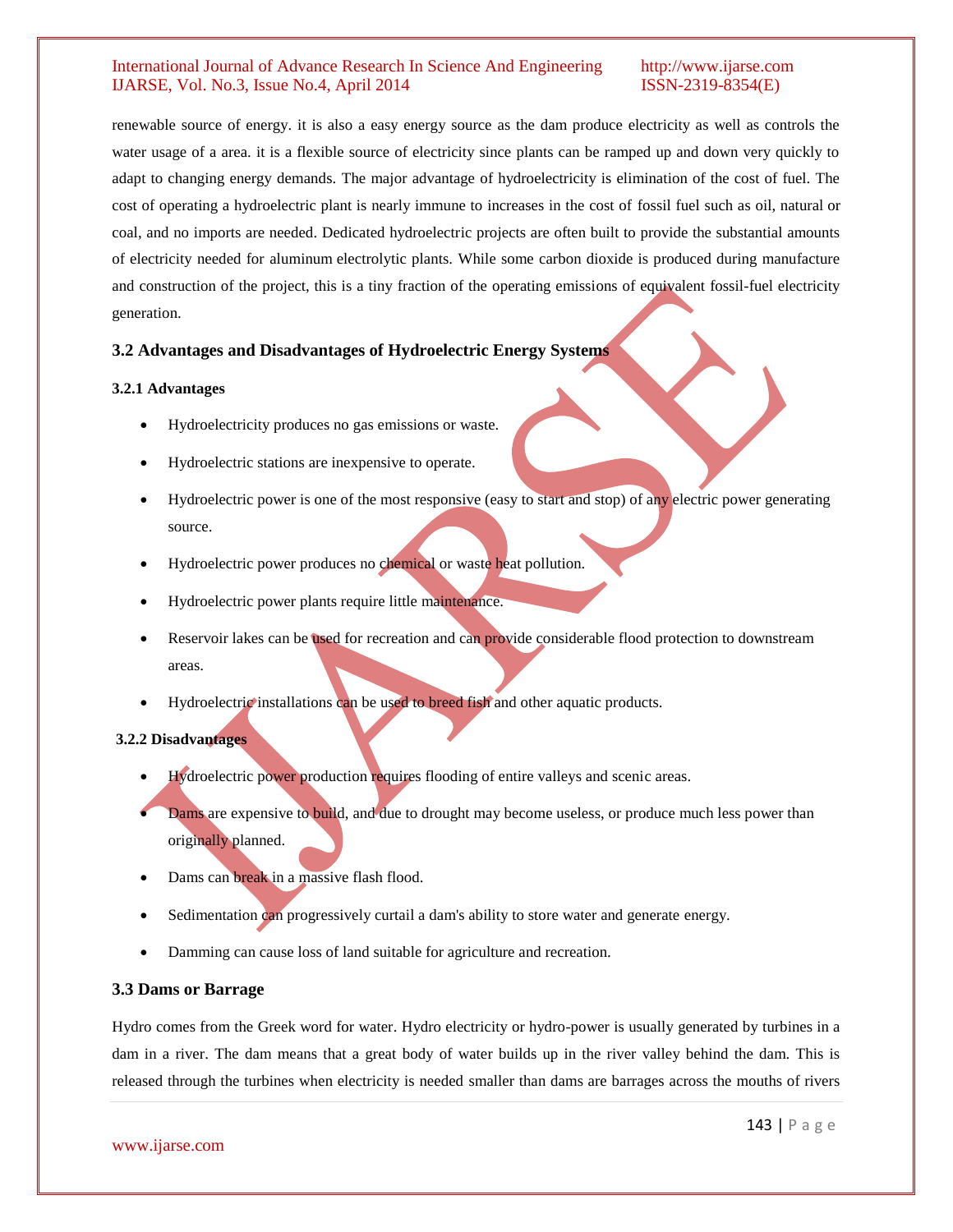which capture water from high tides and release it to generate electricity. Smaller still are turbines in river and tidal streams which do the same thing.



**Fig.3 Show A Hydroelectric Dam With Turbine.**

The theory is to build a dam on a large river that has a large drop-in. The dam stores lots of water behind it in the reservoir. Near the bottom of the dam wall there is the water intake. Gravity causes water to fall through the penstock inside the dam. At the end of the penstock there is a turbine propeller, which is turned by the moving water. Dams are individually unique structures, and dam construction represents the biggest structures in basic infrastructure with in all nations (Novak *et al*., 1996).The current and estimated electricity generation from the HP and 27,900 MW of the total HP is at small-scale sites, generating 115 TWh/yr.

# **3.4 Turbine Systems**

Electricity is produced by a device called a turbine. Turbines contain metal coils surrounded by magnets. When the magnets spin over the metal coils, electricity is produced. Turbines are located inside dams. Jawahar Sagar Dam is across the Chambal River and in which used the Francis turbine to produce the electricity.



**Fig.4 The Francis Turbine Is A Type Of Water Turbine.**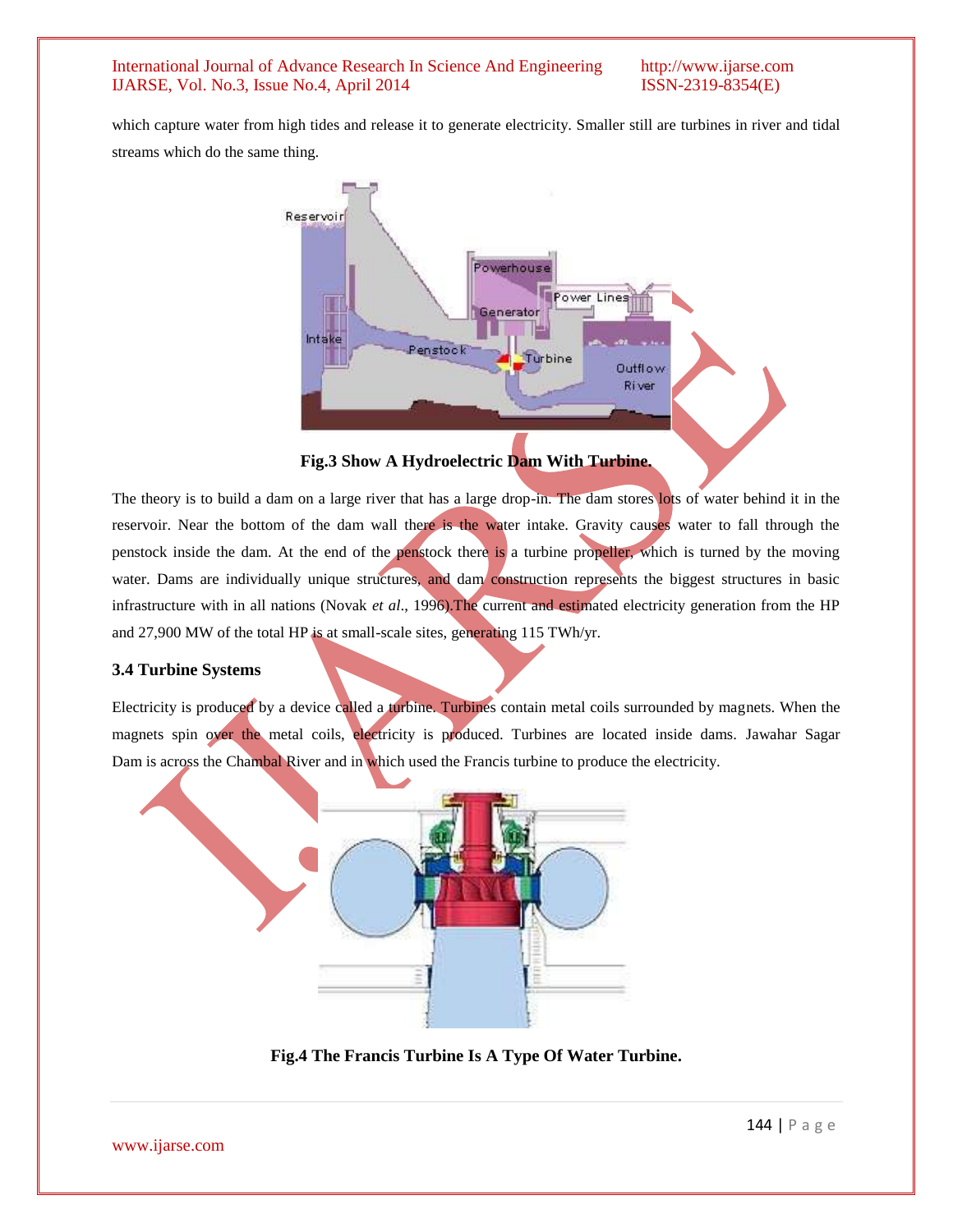The Francis turbine is a type of water turbine that was developed by James B. Francis in Lowell Massachusetts. It is an inward-flow turbine that combines radial and axial flow concepts. Francis turbines are the most common water turbine in use today. They operate in a water head from 10 to 650 meters (33 to 2,133 feet) and are primarily used for electrical power production. The turbine powered generator power output generally ranges from 10 to 750 megawatts, though mini-hydro installations may be lower. Penstock (input pipes) diameters are between 1 and 10 meters (3 and 33 feet). The speed range of the turbine is from 83 to 1000 rpm. Guide vanes around the outside of the turbine's rotating runner adjust the water flow rate through the turbine for different water flow rates and power production rates. Francis turbines are almost always mounted with the shaft vertical to keep water away from the attached generator and to facilitate installation and maintenance access to it.



# **Fig.5 Shows A Typical Generator-Turbine System.**

Two main types of generators are used in the Jawahar Sagar dam synchronous and asynchronous. Both generator types are well known throughout the industry and have been steadily improved to meet the needs and demands of the hydropower sector. Figure 5 shows a typical generator-turbine system. The efficiency of small hydropower depends mainly on the performance of the turbine. Today, generators commonly have efficiency rates of 98–99%. As a general rule, larger and newer plants have higher efficiencies of up to 90%. Efficiency can be as low as 60% for old and smaller plants (OECD/IEA, 2003). Hydropower is the most efficient way to generate electricity. Modern hydro turbines can convert as much as 90% of the available energy into electricity.

# **IV RESULTS AND DISCUSSIONS**

The hydroelectricity generation depend on lot of factors mainly the rain. There is more electricity demand during that time as lot of electricity is wasted on irrigation and also for cooling purpose in summers. So there is a fluctuation in power generation with accumulation of water.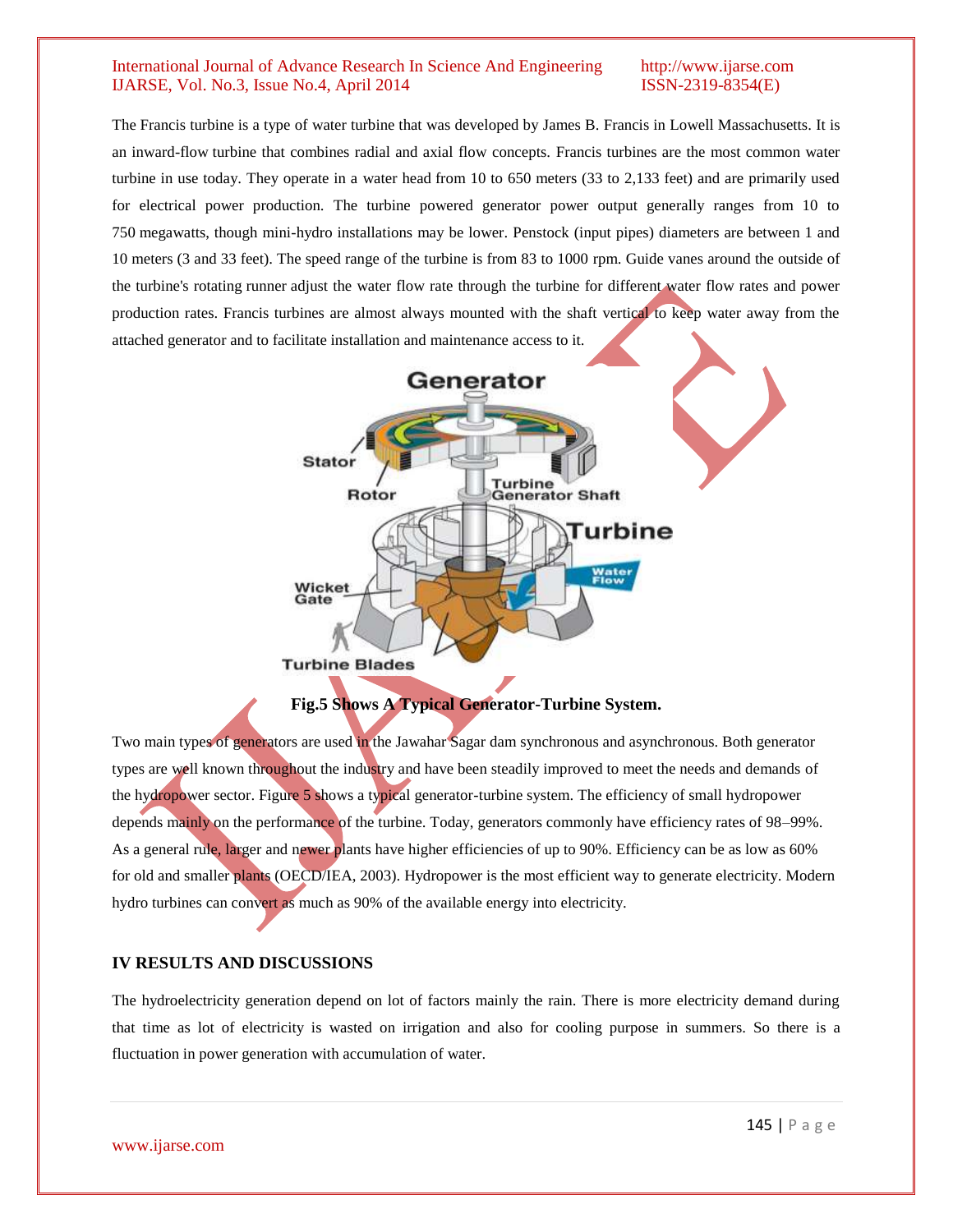

electricity is generated by the plant.





### **V. CONCLUSIONS**

In this paper there is a study of power generated by Jawahar dam the basic machinery used and the detailed study of total power consumed/generated with the total water collected or discharged to produce electricity. The study shows linear relationship between availability of water with consumption of electricity. The consumption of electricity is also directly related to rainfall. Lesser rainfall more will be the requirement of electricity to pump water into agricultural area and in a state like Rajasthan here the low rainfall already caused enough water dependency in pumping water from ground thus by decreasing the ground water table and thus by increasing the amount of electricity needed. The increase in number of households and with development of industries there had been a